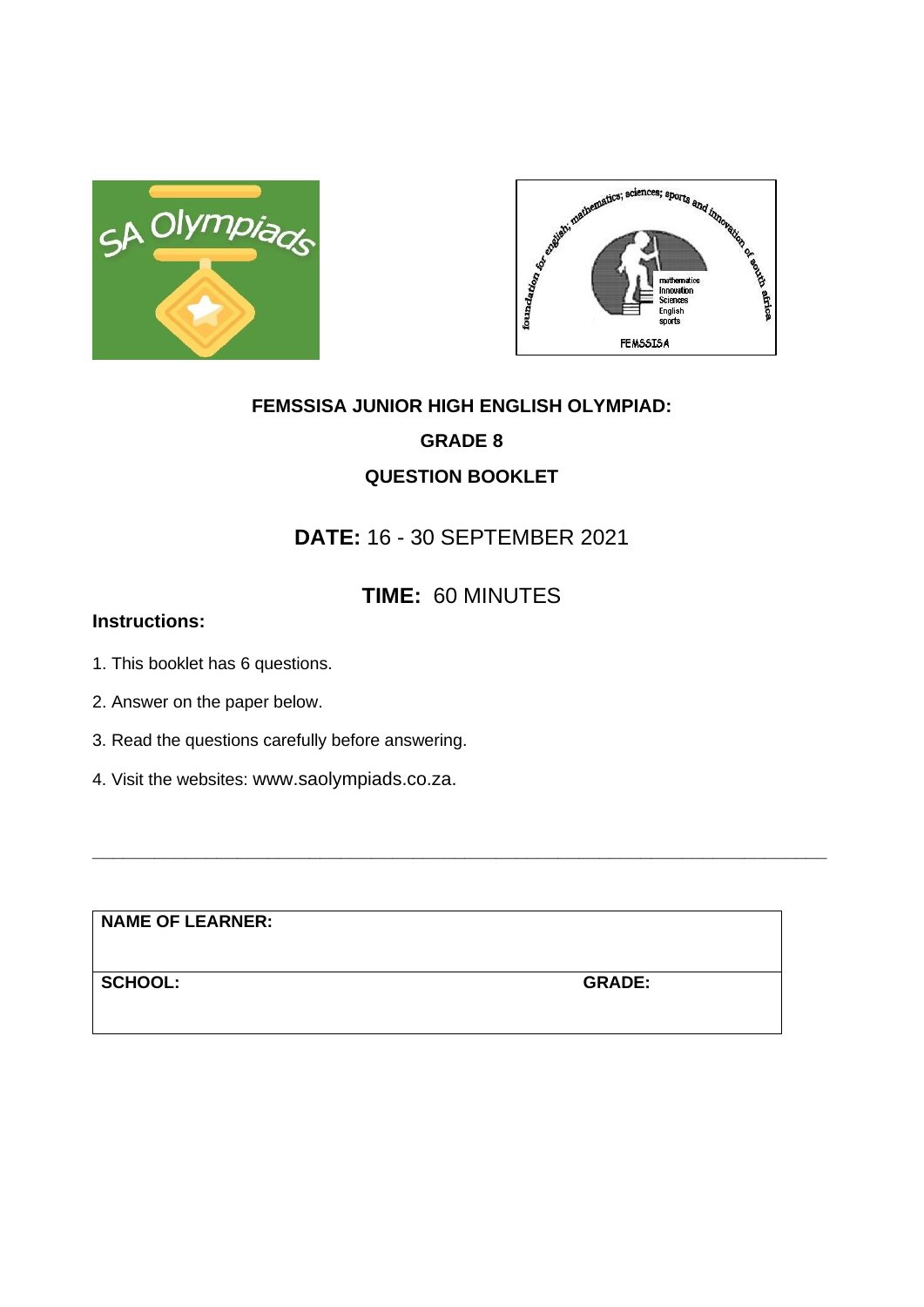### **FEMSSISA ENGLISH OLYMPIAD: GRADE 8 2021**

**1. Select the** *antonym* **which matches. Write the letter of your choice in the answer column.**

| <b>WORD</b> | <b>CHOICE</b>      | <b>ANSWER</b> |
|-------------|--------------------|---------------|
| 1. anger    | A. excuse          |               |
| 2. love     | <b>B.</b> preserve |               |
| 3. wreck    | C. save            |               |
| 4. blame    | D. pacify          |               |
|             | E. detest          |               |
|             | F. sully           | $\bf{(4)}$    |

**2. Select the** *synonym* **that matches. Write the letter in the blank column.** 

| <b>WORD</b> | <b>CHOICE</b>    | <b>ANSWER</b>     |
|-------------|------------------|-------------------|
| 1. claim    | A. assert        |                   |
| 2. pacify   | <b>B.</b> assign |                   |
| 3. rinse    | C. query         |                   |
| 4. delegate | D. appease       |                   |
|             | E. wash          |                   |
|             | F. value         |                   |
|             | G. extract       |                   |
|             |                  | $\left( 4\right)$ |

#### **3. Underline the correct word below:**

- 3.1 It is important for parents to (complement / compliment) their children.
- 3.2 Many viewers are (cereal / serial) watchers.
- 3.3 Cirstin was unconcerned about the (affect / effect) his attitude had on the children.
- 3.4 Everyone, (except / accept) her, was invited to the party. **(4 x 2 = 8)**
- **4. Rearrange the words to make complete sentences.**
	- **4.1 deadlines / concerned / journalists / their / missing / about / are**

#### **4.2 for / was / producing / movies / he / famous / horror**

#### **4.3 not / encouraged / creative / curriculum / our / in / thinking / is**